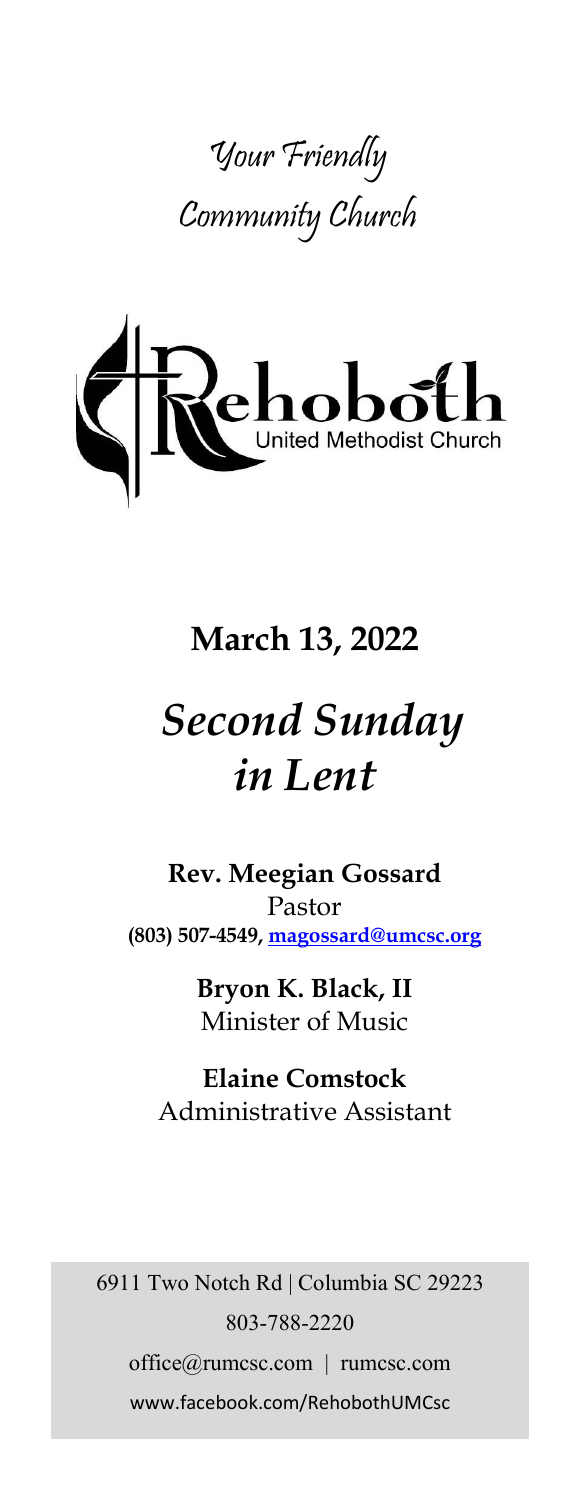#### **ORDER OF WORSHIP**

#### **PRELUDE**

#### **WELCOME**

 **& ANNOUNCEMENTS** Rugina Brazell

#### **\*CALL TO WORSHIP**

Leader: Wait for the Lord; be strong! **People: The promises of God will never be broken.**

Leader: With God as our light, what is there to fear?

**People: The promises of God will never be broken.**

Leader: Blessed is the one who comes in the name of the Lord!

**People: The promises of God will never be broken.**

**\*HYMN UMH #529**

"How Firm a Foundation"

#### **\*PRAYER OF THE DAY**

**God of promises fulfilled, we gather as descendants of Abraham; we stand before you as faithful testimony to your covenant; we assemble as living proof that your love for humanity knows no limits. When we feel overwhelmed by the stresses of daily life, we need only look at the stars in the sky to remember your abiding faithfulness. When we are overcome with despair by the pain of war and poverty in our world, we need only see the light of a single candle to remember the one you sent as our light, our strength, and our salvation. We pray now in the name of that light, Jesus Christ. Amen.**

#### **CHILDREN'S MOMENT** Diane Horn

**PRAYER**

#### **THE LORD'S PRAYER:**

**Our Father, Who art in Heaven, hallowed be Thy name, Thy kingdom come, Thy will be done, on Earth as it is in Heaven. Give us this day our daily bread and forgive us our trespasses as we forgive those who trespass against us. And lead us not into temptation but deliver us from evil, for Thine is the kingdom, and the power and the glory forever. Amen.**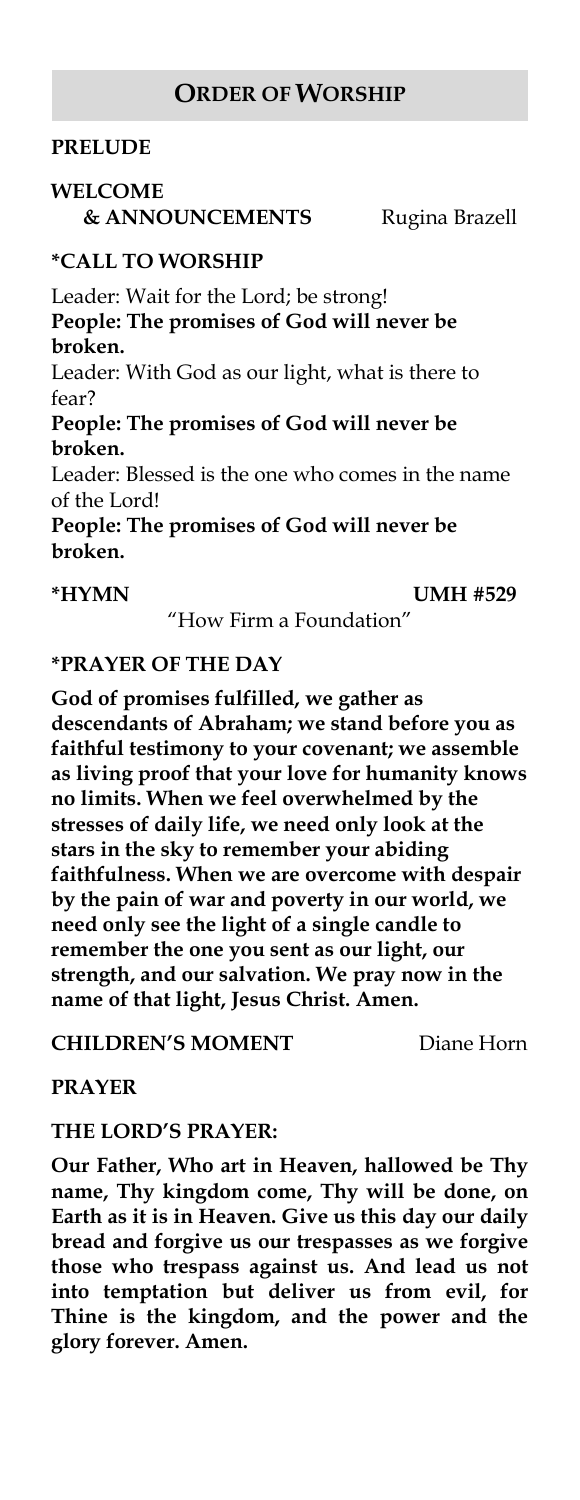#### **OFFERING**

# **OFFERTORY ANTHEM** Lady Abigail-Imperio **\*DOXOLOGY UMH #95**

**\*GOSPEL READING NT #72** Luke 13:31-35 **SERMON** "Under the Wings"Diane Horn

**\*HYMN OF INVITATION UMH #397**  "I Need Thee Every Hour"

#### **INVITATION TO CHRISTIAN DISCIPLESHIP**

The altar is open for prayer. If you would like the pastor to pray with you, please so indicate. The doors of our church are open if anyone wants to join by profession of faith or by transfer.

#### **\*BENEDICTION**

#### **AMEN RESPONSE #898**

#### **POSTLUDE**

*\*Please stand as you are able.*

### **WELCOME GUESTS**

We welcome you to our worship service this morning. If you are visiting, please complete a visitor's card located in your pew and place it in the offering plate.

Easter is coming, and it's time to order your lilies. The deadline is Sunday, March 27, and the cost is \$15.00 each. Order forms are available in the narthex.

Joe McGee would like to thank everyone for the cards, calls, and prayers after the death of his sister.

> "The Week That Changed the World" Easter Drive-Thru Drama April 8 & 9 from 7–8:30 pm. **We need your help!**